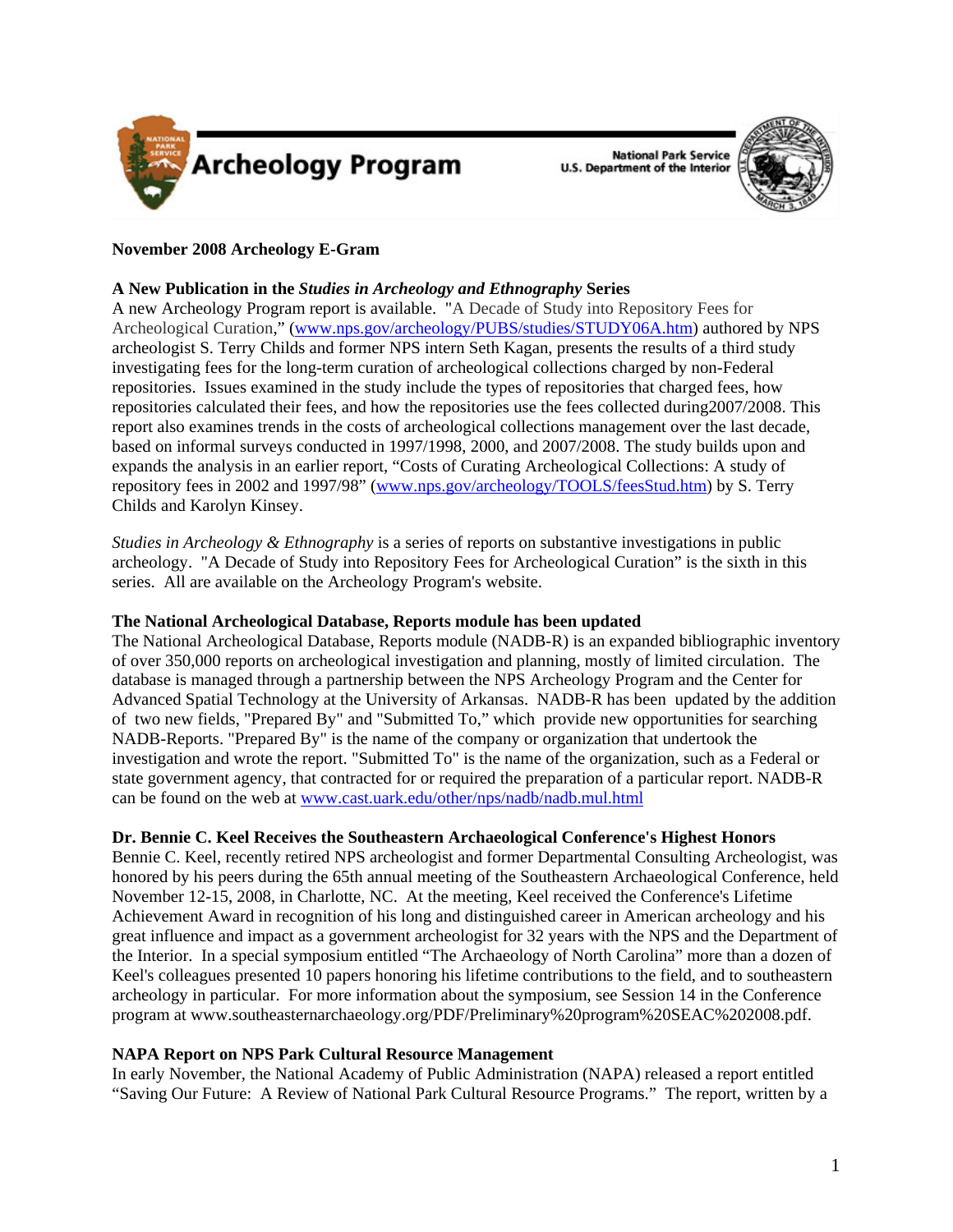National Academy panel of experts, describes various aspects of the current NPS program for managing cultural resources in the parks. It also presents eighteen recommendations to improve stewardship of cultural resources in national park units. Recommendations address general topics as well as specific activities related to historic structures, archeological sites, museum collections, cultural landscapes, and park histories. The panel identified ways that NPS can improve stewardship of these important national resources by strengthening performance-based management, ensuring park superintendent accountability, increasing flexibility in the use of funds, strengthening national leadership, and seeking additional funds and staff to reduce risks to cultural resources of national significance.

The report is available on the NAPA web site, www.napawash.org/.

## **National Trust for Historic Preservation Honors Mark Michel, Archaeological Conservancy, and Crow Canyon Archaeological Center with Awards**

Every year the National Trust for Historic Preservation (NTHP) honors individuals and organizations whose work exemplifies commitment to the preservation of archeological, cultural and historic places, sites, and structures. This year the Trust's Louise du Pont Crowninshield Award, the national preservation movement's highest honor, was presented to Mark Michel, President of the Archaeological Conservancy. In 1980, Mark became the first president of the Archaeological Conservancy, an organization that he had helped found. Since then, he has been an energetic and effective leader in the conservation of archaeological sites and the promotion of archeology. The conservancy is the only American nonprofit committed to acquiring, managing, and preserving archeological sites. It owns more than 365 endangered archeological locations. During Michel's tenure, the organization has added regional offices, increased its membership to 23,000, and launched a quarterly magazine *American Archaeology.*

The NTHP also bestowed a National Preservation Honor Award on the Crow Canyon Archaeological Center, located in Cortez, Colorado. The award recognizes the center's programs which actively engage people of all ages in archeological research, using these experiences and other aspects of its archeological research program to educate the public about the importance of preserving these important cultural resources. Since its founding in 1983, the center has been dedicated to teaching, preserving, and understanding the rich history of the ancestral Puebloan people who inhabited the northern Southwest in ancient times. More details of these and other NTHP awards are available at: www.perservationnation.org/take-action/awards/2008-national-preservation-awards.

### **NPS Units Participate in Archeology Month Events**  *Palo Alto Battlefield NHS*

Palo Alto Battlefield NHS hosted the second annual international Rio Grande Delta Archeology Fair in October to kick off Texas Archeology Month. The park co-sponsored this event with the Historic Brownsville Museum. Museums and organizations from the U.S. and Mexico, including the Brownsville Heritage Complex, the Children's Museum of Brownsville, El Museo Casamata, El Museo de Agarismo, and the U.S. FWS, also participated in the fair.

The archeology fair provided opportunities to learn about archeology and local archeological resources and to instill a sense of shared stewardship and the value of resource preservation. Visitors learned about the region's archeological and natural resources, saw living history demonstrations, and learned about archeological excavation, battlefield archeology survey skills, and the value of archeology and resource conservation.

The park's living history corps, the Chaparral Company, provided U.S.-Mexican War period (1846-1848) impressions of U.S. artillery soldiers, Mexican infantry soldiers, civilian tejanos and Texas rangers, as well as demonstrations on how the armaments worked and fired. Over 800 visitors attended the event.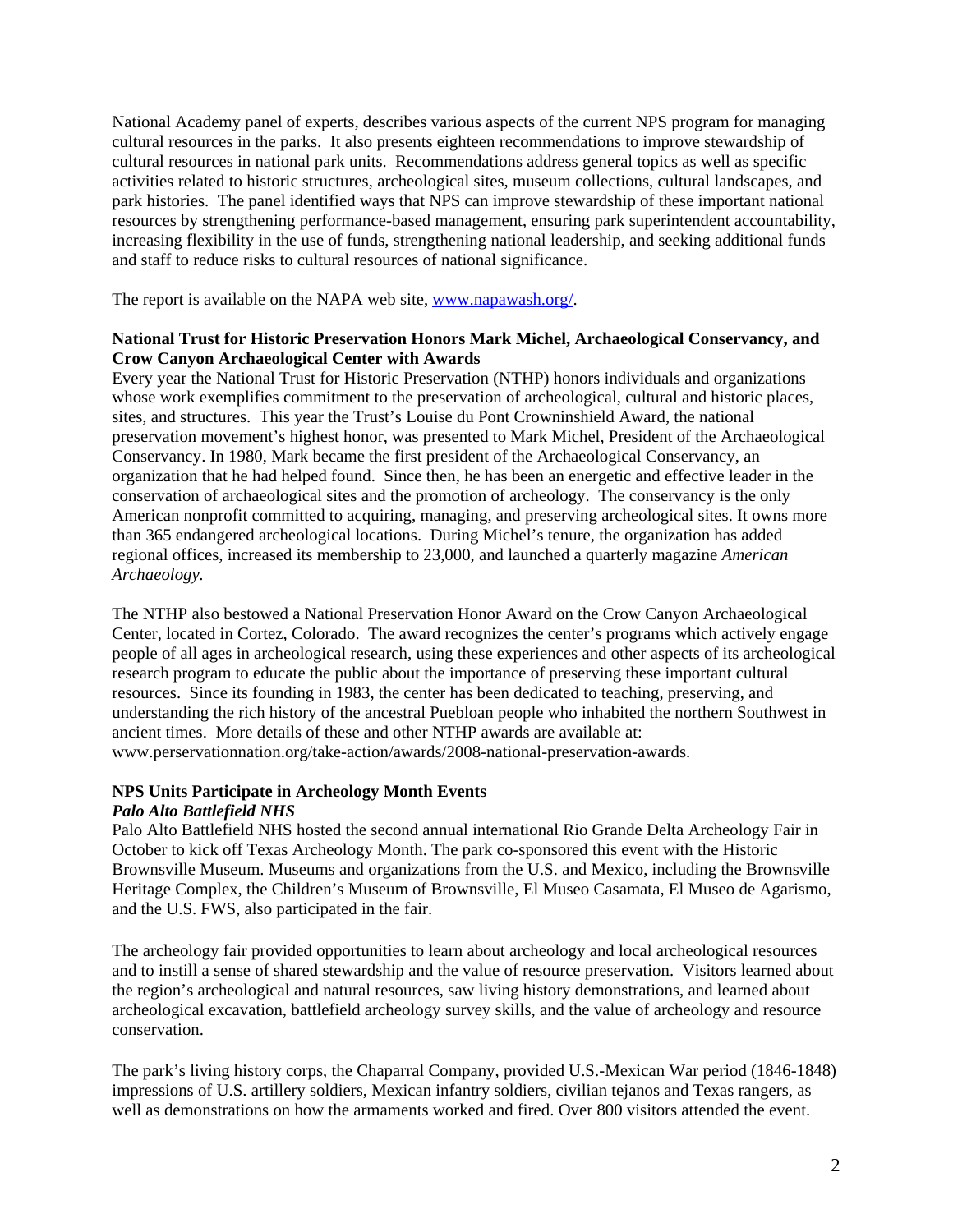## *Northeast Museum Services Center*

The Northeast Museum Services Center held a workshop on "Identifying Historic Ceramics" on October 25, 2008, during Massachusetts Archeology Month. Using lecture materials and hands-on exercises, the workshop highlighted the most common ceramics found in archeological contexts and provided information on identifying and dating historic ceramics. Participants learned about some of the most significant types of ceramic artifacts recovered from archeological sites in the Northeast with practical demonstrations utilizing archeological collections from Minute Man NHP and other NPS archeological collections dating to the 17th-20th century.

The workshop was attended by the general public and NPS curatorial staff from Adams NHP and Minute Man NHP. For a copy of the lecture materials, contact Alicia Paresi Friedman, 617-242-5613 x225

### **NPS Signs Programmatic Agreement**

On November 14th, the NPS, the Advisory Council on Historic Preservation, and the National Conference of State Historic Preservation Officers signed a new programmatic agreement for compliance with Section 106 of the National Historic Preservation Act. This agreement updates the 1995 programmatic agreement to add streamlined compliance with Section 106 and consultation with tribes. Also included is a commitment from the NPS to create and provide training for superintendents and staff who deal with Section 106 compliance.

To read the programmatic agreement, go to http://www.achp.gov/news11-14b.html.

### **Colorado Plateau CESU Welcomes New NPS Research Coordinator**

Dr. Judy Bischoff joined the Colorado Plateau CESU as the NPS Research Coordinator in October. Bischoff came to the CP-CESU from the USFWS where she was Chief of the Branch of Analytical Methods. Prior to her three-year stint at the USFWS, Judy worked at the NPS Harpers Ferry Center for seven years as a conservation scientist for cultural resources. In addition to having worked for the Federal government for over 10 years, Judy taught the science curriculum in the graduate art conservation program at the State University of New York, College at Buffalo, for four years. Judy has her Ph.D. in organic chemistry from the University of Connecticut.

#### **Two Indicted for Stolen Native American Artifacts**

A father and son pleaded not guilty on November 4, 2008, to allegedly removing archeological artifacts from public lands. Donald Woodworth Parker, 69, and Steven Woodworth Parker, 42, were arraigned in Federal Court in Sacramento. The Parkers allegedly unlawfully collected Native American projectile points, stone tools, bifaces, and flaked or ground stone from public and private lands in Nevada. The indictment charges the Parkers with conspiracy, unlawful transportation of archaeological resources removed from public lands, unlawful interstate transportation of archaeological resources removed in violation of state law, and possession of stolen property. The two men face a potential prison sentence of 10 years and a fine of up to \$850,000. The case is a result of an investigation by the BLM, the NPS, the U.S. FWS and the Sacramento County Parks Department.

### **Projects in Parks: Of Adobe, Lime, and Cement: The Preservation History of the San José de Tumacácori Mission Church – Part 3** by Jeremy Moss

The year 2008 marks the centennial of the establishment of Tumacácori National Monument in southern Arizona. The theme of Tumacácori's centennial celebration is "One Hundred Years of Preservation and Stewardship," in recognition of the preservation specialists, archeologists, historians, interpreters, masons, and maintenance workers who have strived to preserve the mission for future generations. Keeping with this theme, this third article by Jeremy Moss examines the garden and orchards of Tumacácori. Archeological excavations of the remnants of the walls provide context, and historical records and oral histories provide clues to re-establish flora from the Spanish occupation.